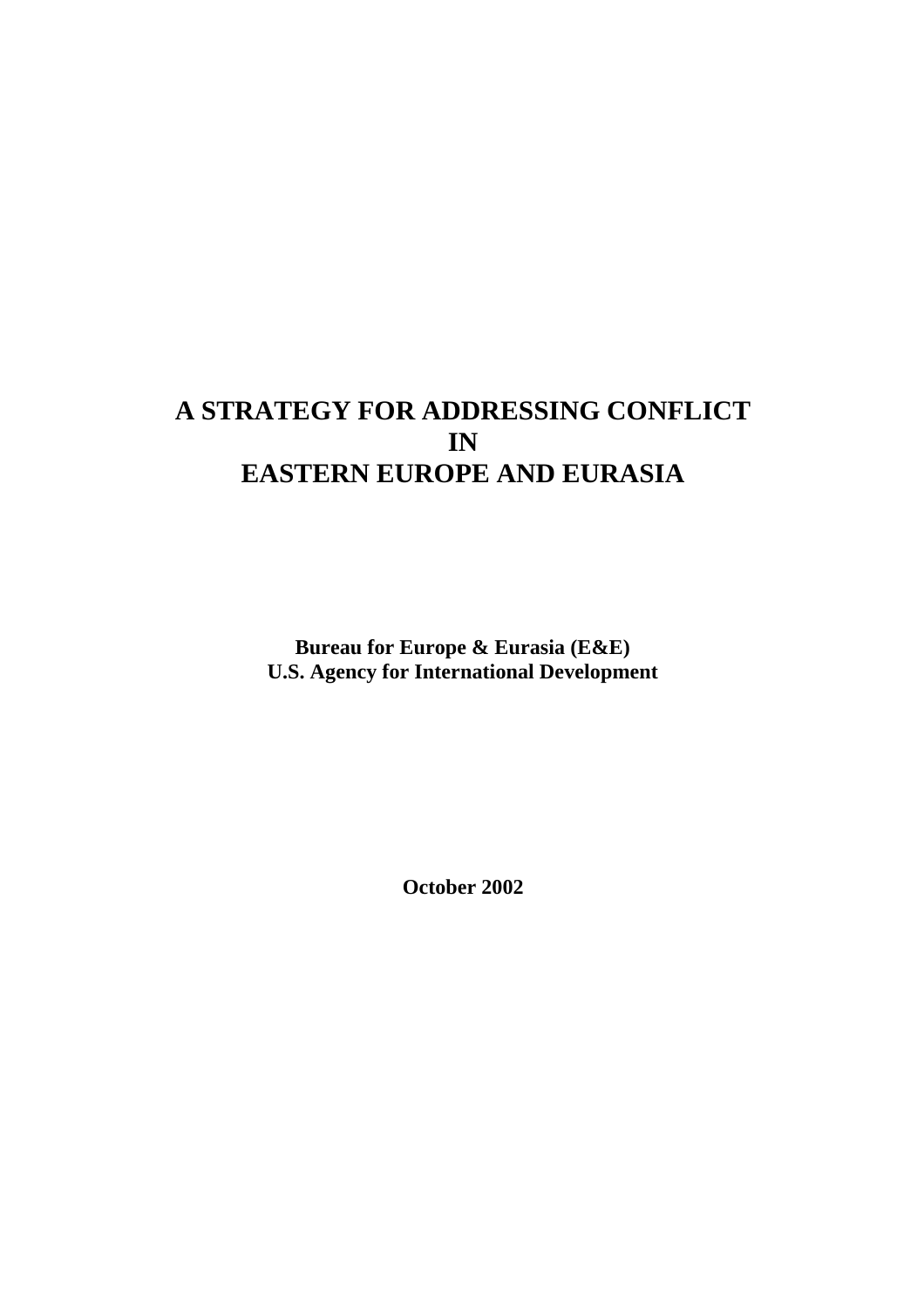## **A STRATEGY FOR ADDRESSING CONFLICT IN EASTERN EUROPE AND EURASIA**

## **Bureau for Europe & Eurasia (E&E) U.S. Agency for International Development October 2002**

### **OVERVIEW**

Since the collapse of the former Soviet Union and the disruption of its hegemonic relationship with its satellites, violent conflict has been pervasive within the transition region. In the past decade, twelve of the twenty-seven transition countries have been plagued with conflict. The Balkans, the Caucasus region, and the Central Asian Republics, in particular, continue to be very conflict prone. Though violence may be largely absent now in some of these countries, it could quickly reappear.

These conflicts have resulted in widespread death, destruction, and large numbers of refugees and internally displaced persons. They have disrupted livelihoods, exposed persons to unheard of cruelty and violence, intensified fear and hatred between different ethnic and religious groups, and challenged the territorial integrity of some of the smaller emerging nations in the region. The prevalence of conflict obstructs any realistic prospects to move forward on transition reforms, thus perpetuating hardships.

The root causes of conflict are directly related to the absence of democracy and the failure of the economic system to provide appropriate freedom and prosperity. Democracies do not go to war against their citizens because they have the systems to handle disagreements peacefully; this of course was a key premise behind the creation of the European Union. When groups within a country lack channels to voice their issues and petition for equal access, the potential for conflict exists. Often "bread and butter" economic issues provide the spark that unleashes conflict, particularly where ethnic divisions and religious acrimony are present. The presence of conflict, in other words, is one of the most salient indicators that democratic and economic systems are not working.

Any time there is conflict, U.S. national security is potentially at risk. Hence, addressing conflicts in this transition region ties into broader U.S. Government national interests- and the absence of democracy and a viable, free economic system, is directly related to national security concerns. A seedbed for terrorism potentially exists where democratic and economic freedoms do not exist. Addressing the root causes of conflict, in other words, is a good investment, certainly cheaper (and more responsible) than primarily dealing with the forces and damage unleashed by conflict.

USAID and, more specifically, the E&E Bureau are uniquely suited to play a key leadership role in addressing conflict-related matters within the U.S. foreign policy establishment. The Departments of State and Defense often find themselves responding to immediate crises, "fire-fighting" in the true sense of the term. Within the interagency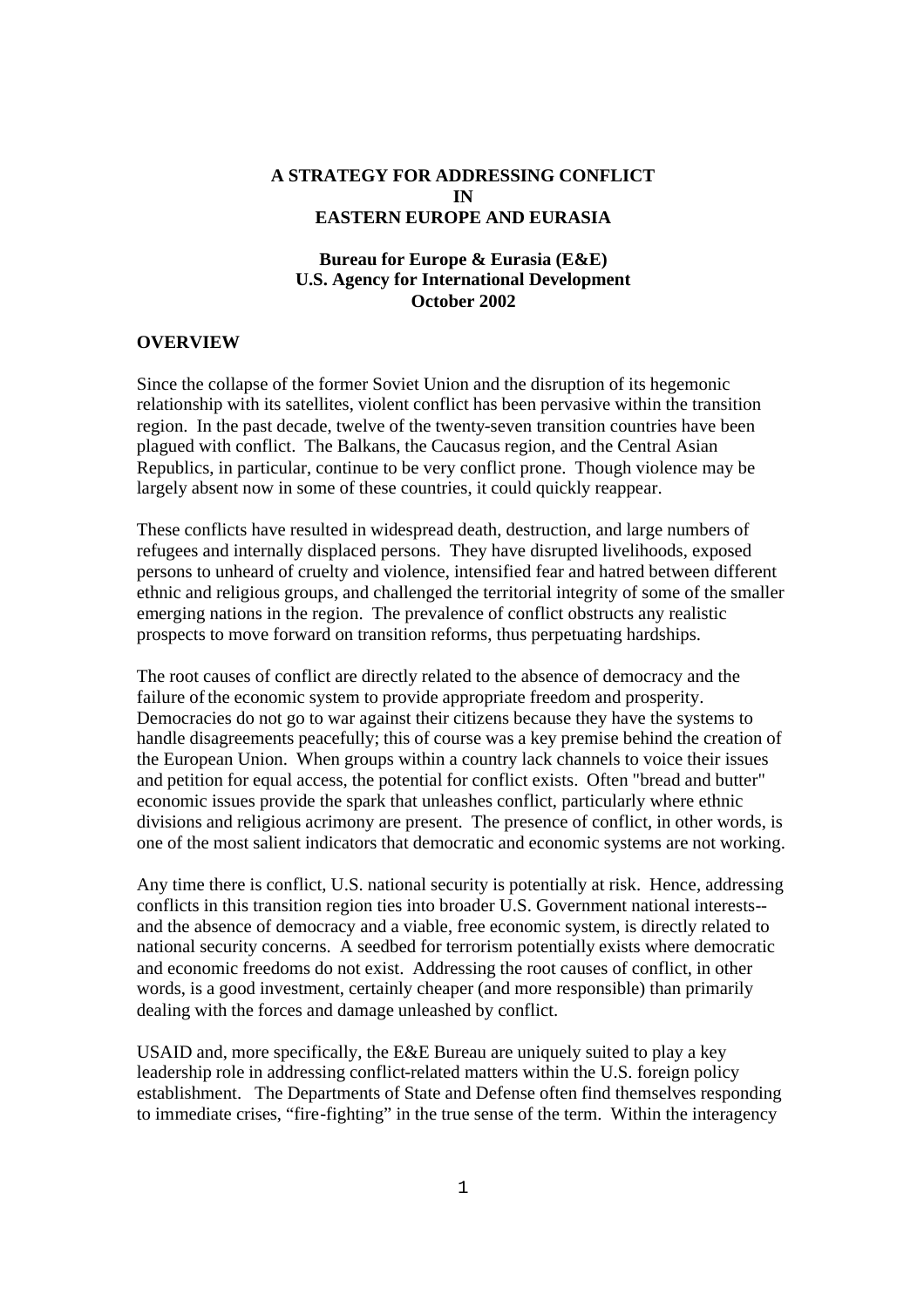context, USAID has the responsibility of taking a longer-term perspective. It can play a key leadership role in helping to develop a coherent strategy for economic and political well being in conflict- prone areas of the world. E&E's programs that pursue the dual objectives of fostering the transition from totalitarianism to democracy and from centrally planned to market-driven economies are essential for mitigating conflict and preventing its recurrence.

In the context of sometimes seemingly intractable conflicts, a focus on manageable interests is a prudent approach. USAID cannot do everything, but it can do some things. USAID's comparative advantage in dealing with conflict is enhanced by its field presence that provides the requisite knowledge and institutional base to identify those activities that can be pursued successfully. Field presence means that USAID can avoid a cookie-cutter, one-size fits all approach, instead tailoring its programs to meet the specific conflict-related requirements of client states.

Within the interventions that USAID pursues, it needs to strike a balance between specific, immediate, practical steps to be taken as soon as possible, and further research and analysis. USAID needs to move forward now to support what it is doing that is on the mark while concurrently evaluating existing interventions to discern where improvements can be made. At the same time, USAID also needs to carry out further research to expand its expertise in this critical area. It is not an either/or proposition; USAID needs to do both, recognizing that conflict management is a long-term proposition.

In this context, as elaborated below, the primary objectives of this strategy are to: (a) increase our understanding of the roots of conflict, including differences within E&E's sub-regions; (b) put into place a system to monitor conflict, thus helping to prioritize USAID interventions; (c) validate approaches that USAID Missions are taking to address conflict, contributing to adjustments in those approaches as necessary; (d) disseminate best practices and lessons learned among USAID Missions; (e) consider building additional institutional capacity in the region to further manage conflict (such as centers of excellence); and last, but in no way least, (f) explore new approaches to conflict prevention. Foremost among the new initiatives will be the development of programs that address the cultivation of values aimed at building constituencies for peace and disarming "conflict entrepreneurs."

## **A THEORETICAL CONSTRUCT**

Some conflict is constructive, such as that found in the political domain in advanced democracies. Moreover, the democratization process in transition societies in the best case scenario is likely to lead to a certain level of acceptable tension; much of this may be a matter of letting vent rather than trying to prevent, and may in fact serve as an alternative to violent conflict. The focus of this strategy, however, is on violent conflict. Further, it may be helpful to differentiate between internal conflict and international or trans-border conflict since each may require different considerations and interventions.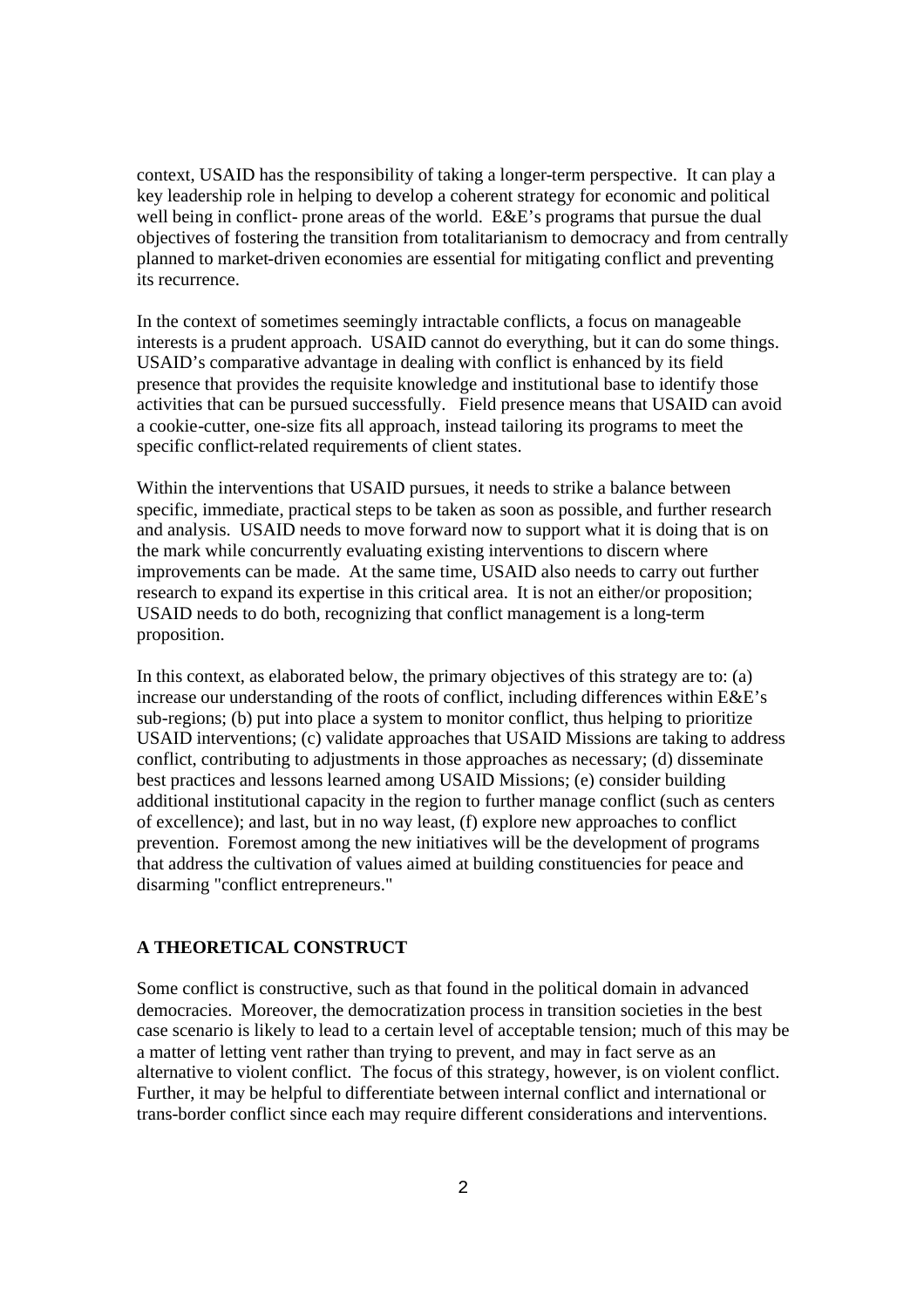While there are only a few countries where conflict between states has reached the point of armed hostilities (such as between Armenia and Azerbaijan), there are many areas where trans-border conflicts are latent or simmering (such as in the Ferghana Valley, and between Armenia and Turkey, and Russia and Georgia).

Violent conflict has at its foundation four broad categories of causation. These consist of: (a) root causes; (b) access to resources that facilitate mobilization and expansion of violence; (c) institutional capacity to deal with conflict; and (d) regional and global forces. Root causes provide motives for violent behavior. The second category refers to whether those groups with an incentive for violence have the means at their disposal to organize and execute violence on a wide scale. Institutions, particularly political institutions, can work to be responsive to the needs of their citizens or they can fuel discontent through repression, poor governance, corruption, and inefficiency. Finally, regional and global factors can increase or decrease the possibility of conflict. When a variety of these factors are in play, there will be windows of vulnerability, moments when events such as elections, natural disasters, riots, or assassinations, can trigger the outbreak of full-scale violence.

*Root Causes.* Root causes comprise factors such as ethnic and religious divisions, economic (access to land and poverty), environmental scarcities, and population pressures. Ethnic or religious tension and hatred is one of the most commonly offered explanations for violent conflict in the post-Cold War era. However, despite the clear and devastating role that ethnic and religious hatred has played in recent conflict, the evidence suggests that these dynamics are seldom the primary explanation for conflict. In many cases, ethnic groups that have fought recently, e.g., Serbs and Croats, lived previously side-by-side in relative peace for generations.

However, one factor that enhances the emergence of conflict is ethnic domination. A number of statistical studies have shown that if the largest group in a country constitutes between 45 and 90 percent of the total population, the risk of conflict for that country doubles (Collier, 2001; Gurr, 2000). If the dominant group holds political power, the smaller group may be marginalized or excluded. If the dominant group does not hold power, it may be relegated into minority status – a development that is likely to lead to conflict. The general consensus is that the greater the competition, inequality, and discrimination among groups in a given society, the greater the salience of ethnic or religious identities and the greater the potential for conflict. This situation can lead to widespread conflict if elites foment ethnic or religious violence in an attempt to gain, maintain, or increase their hold on political or economic power. For example, in Yugoslavia, Slobodan Milosevic exploited anti-Albanian sentiment and Serbian nationalism in his efforts to topple his former mentor and leader of the Serbian League of Communists – Ivan Stambolic.

Not surprisingly, economic issues are key. A stagnant or contracting economy is highly correlated with the emergence of civil conflict. This is one of the most robust findings in recent research on conflict. An economy that is growing by five percent is roughly 40 percent less likely to have conflict than one that is declining by five percent. In addition,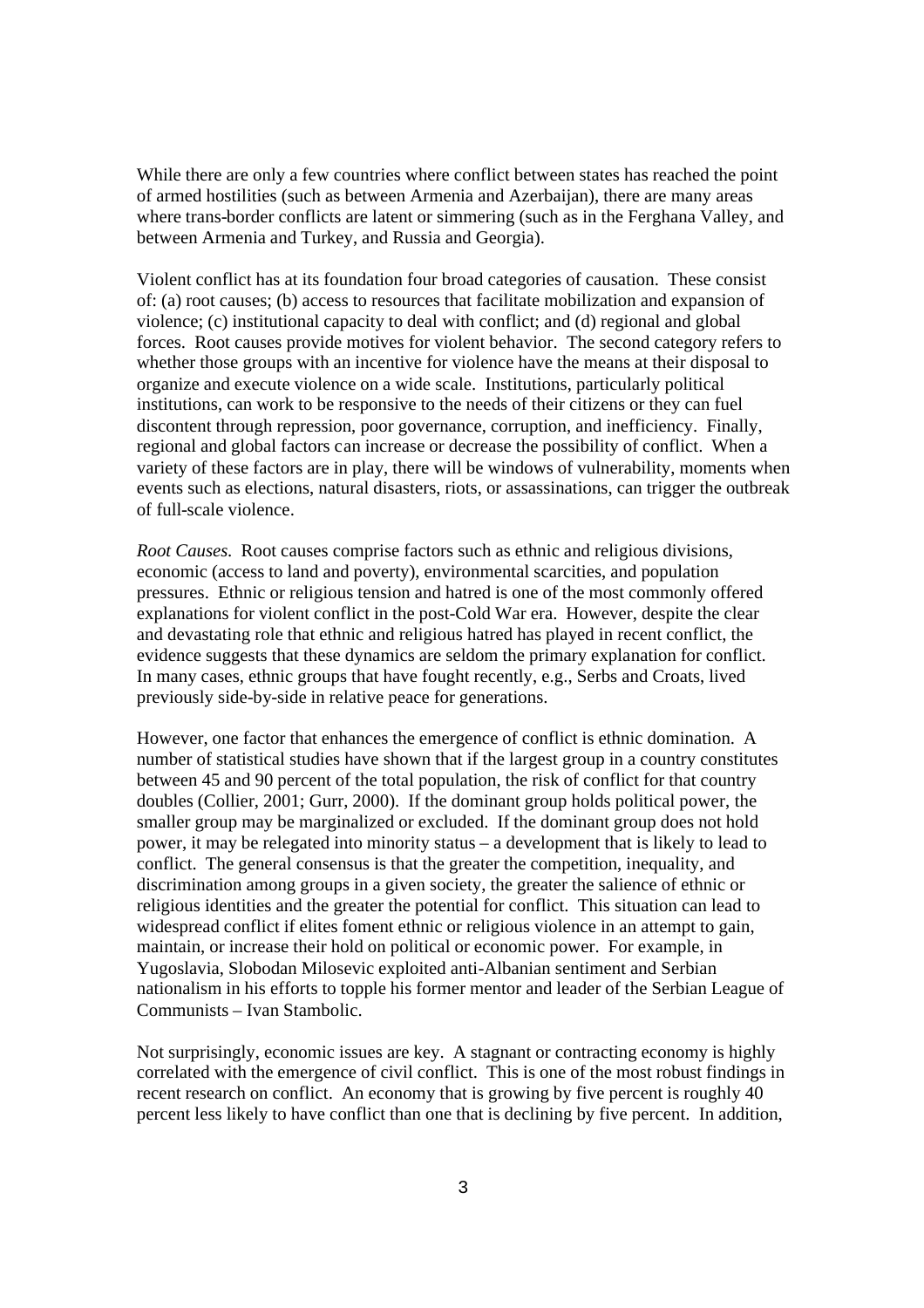systemic poverty implies limited state capacity to make economic concessions to opposition groups or to exert military or police control over violent contenders to power or criminal elements. Moreover, if access to state power is viewed as the only route to wealth and the exclusion from these institutions implies abject poverty, competition for control of these institutions is likely to be intense, protracted, and deadly. Lack of access to resources and wealth in this setting increases the risks of violent conflict.

Some studies have shown a strong, positive correlation between primary commodity exports and increased risk of civil conflict. One analysis found that countries with a quarter or more of their national income derived from these sources were four times more susceptible to conflict than countries without this level of dependence. Also, a common theme in many current conflicts is the prevalence of unemployed young men. These men view the theft, smuggling, and banditry that accompany violence as a route toward personal enrichment. Researchers view this dynamic of unemployed young men, alongside nationalist appeals of ethnic demagogues, as a key motivation for much of the violence in the Balkans (Woodward, 1995; Mueller, 2000). Indeed, youth unemployment levels in the Balkans are striking, including Macedonia (70%), Yugoslavia (60%), and Bulgaria (32%).

A number of authors have contended that devastating future conflicts could stem from increased competition over a dwindling pool of natural resources. However, after a decade of research, systemic evidence for a direct connection between the environment, population, and widespread conflict is still limited. The role of environment scarcity is more enhanced where two mechanisms are seen as contributing. Environmental scarcity feeds into grievances by heightening tensions between groups who are forced to compete over a dwindling pool of resources, causing chronic poverty and eroding the state's capacity to respond to outside threats. The other mechanism is the fomentation by elites of violence through their attempts to control access to natural resources.

Population growth and pressures, in themselves, also are not causes of widespread conflict. However, certain demographic shifts can enhance the prospects for conflict. Similarly, where urban growth is not matched by an increase in economic growth, the risk of conflict increases. Other issues that bear close scrutiny include: (a) an expanding agrarian population where arable land is scarce or controlled by large landholders and/or where clear land ownership is absent; (b) the migration of distinct groups into regions already settled by groups with a strong sense of identity; and (c) the presence of diaspora groups that can provide resources to sustain conflict (or resources to mitigate it). In general, significant demographic shifts have been a key characteristic in much of the transition region, and hence the impact of migration on creating conflict may need further exploration.

*Access to Conflict Resources*. In the presence of incentives to engage in violent conflict, potential participants must have the means to do so. They must be able to organize for collective action. One factor that complicates efforts to organize is that it is not always easy to tell whether someone is truly participating or if they are merely paying lip service to the cause. A number of scholars have suggested that one reason why ethnically or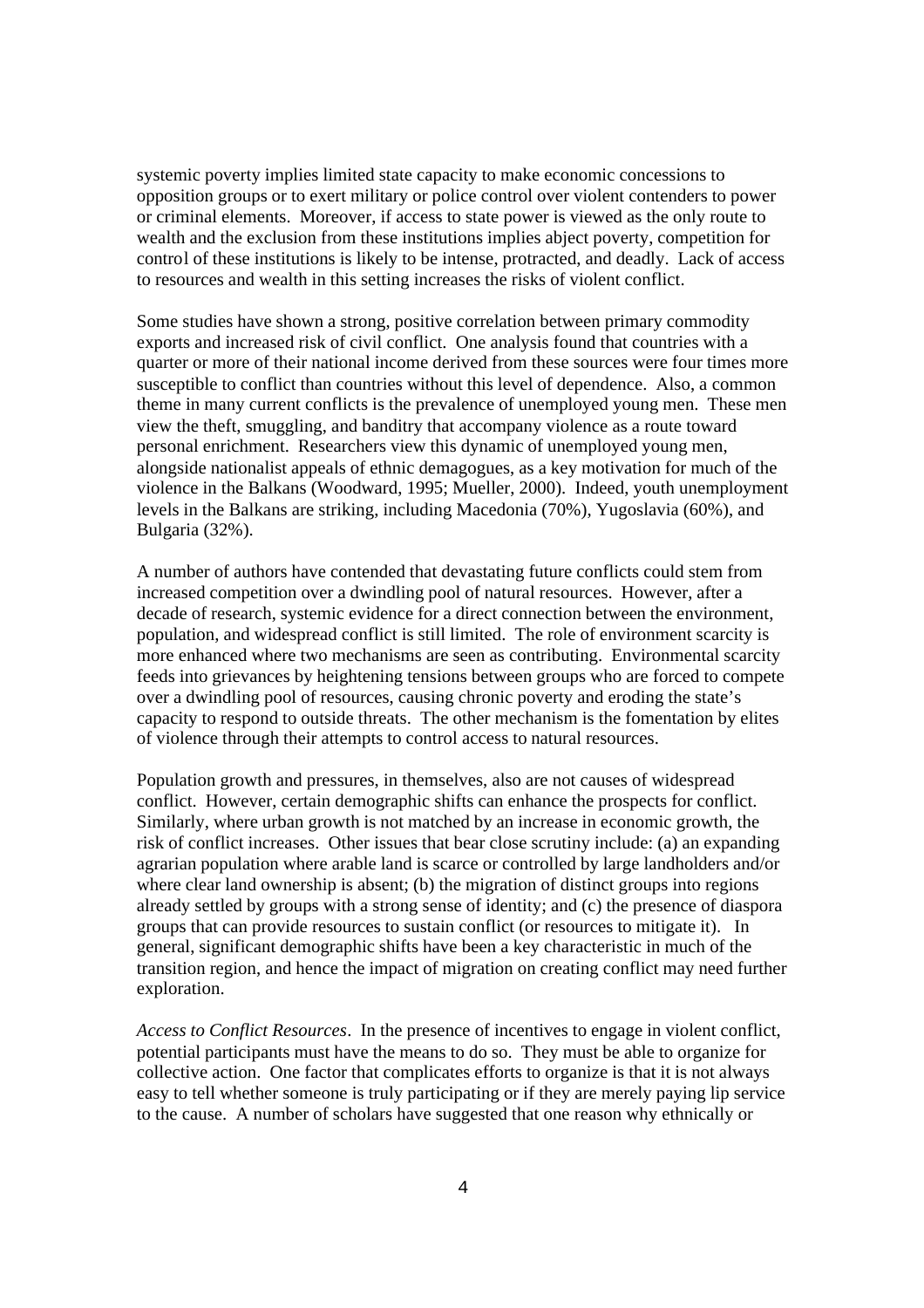regionally based violence is so common is that these types of groups are able to overcome these types of barriers to collective action. Specifically, when an ethnic group is concentrated in one region of a country and when it makes up a majority of the population living in that region, such barriers are more easily overcome, making conflict much more likely than if a group is widely dispersed or does not have a regional majority.

As noted in USAID/DCHA's draft strategy for conflict management and mitigation, a case in point is the Chechens who demanded full sovereignty and mobilized for mass violence against Russia. The Chechens are overwhelmingly concentrated in Chechnya, and they make up the clear majority in that region. Yet, Tatars, which have similar grievances and a similar sense of separate identity, have not reacted similarly through violence. Tatars are widely dispersed throughout Russia, and do not constitute a majority in their homeland of Tatarstan.

The availability of financial and human resources also is a requirement for the initiation of violent conflict. While the desire to capture and control valuable natural resources is an incentive to initiate violent conflict, the resources derived from these activities can sustain the violence once underway. The income from these natural resources plays a critical role in purchasing weapons, paying recruits, and buying the compliance of corrupt government officials. Another important source of funding comes from diaspora communities, particularly those located in the West that are relatively better off than their counterparts in the developing world. There is a strong statistical relationship between the existence of large Western diasporas and civil conflict in their homeland, e.g., Armenia and Ireland (though this group can also play a positive role by providing critical development capital). Finally, another important resource is the availability of recruits, often drawn from pools of young people with few options for legitimate political or economic advancement.

*Institutional Capacity*. Political, social, and economic institutions can either effectively address or exacerbate the factors contributing to violent conflicts. Institutions successfully or unsuccessfully work to: (a) address the grievances of citizens; (b) block access to conflict resources through crafting policies limiting the flow of arms; (c) find economic alternatives for potential recruits; or (d) constrain the behavior of those opportunistic elites that see violence as an effective means for retaining or gaining a hold on power. Qualitative and quantitative evidence demonstrates that both well-established democracies and entrenched authoritarian regimes are relatively successful in the management of internal conflict. In both democracies and autocracies, there is a certain basic acceptance of the rules of the game. In democracies, political inclusion and effective participation guarantee continued engagement in a political search for solutions, and institutions -- both formal and informal -- are in place that promote values that go beyond enlightened self interest, providing for social capital. In autocracies, mechanisms ranging from patronage networks to the coercive apparatus of the state impose constraints on incipient political challenges. In a statistical study of over 160 cases of internal conflict, a significant negative correlation was found between democracy and civil war (Elbadawi and Sambanis, 2001) . Also, using measures of good governance in 113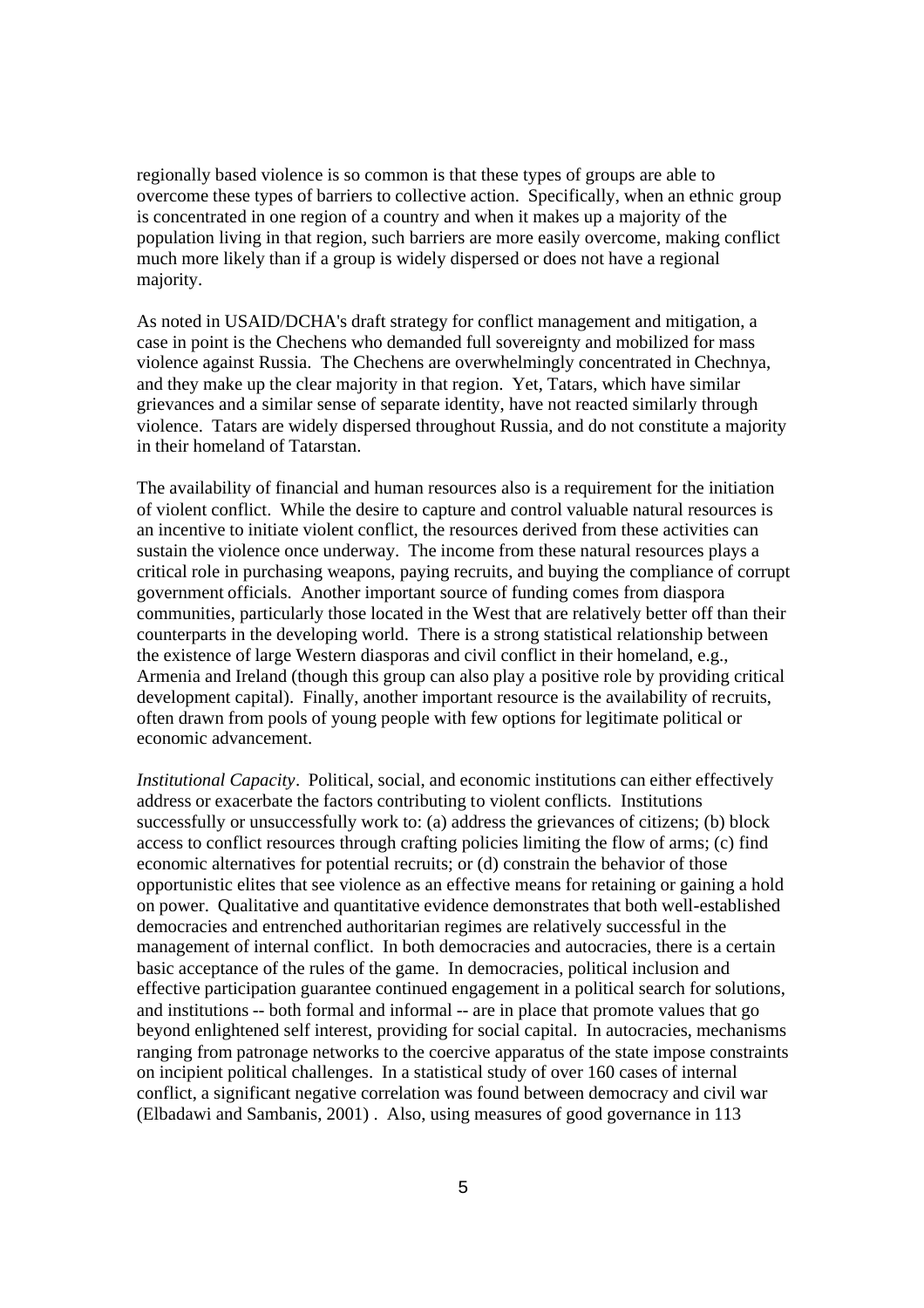countries, 70 percent that score well in terms of good governance experience no violence where only 37 percent of countries with bad governance remain conflict free.

Violent conflict can arise in the transition from autocracy to democracy. Many of the internal conflicts that erupted at the end of the Cold War occurred in countries poised on the brink of movement away from authoritarian rule. Worse yet, in a number of cases, the resulting instability did not remain within the borders of the affected state. For instance, Russian troops were actively involved in conflicts on the periphery of the former Soviet empire in Azerbaijan, Georgia, Moldova, and Tajikistan, and conflict in the Balkans continues to draw on external actors and spills over borders. There are inherent political contradictions in most partial or transitional democracies, tensions between demands for greater and more effective participation on one hand, and on the other, the desire of entrenched political elites to maintain or enhance control. Moreover, corruption and organized crime are often given greater opportunity to flourish in an environment of emerging political liberalization, in some sense serving to fill a political void. In general, states sharing a mixture of authoritarian and democratic features, including those in transition, are highly prone to conflict. An analysis of 152 countries found that partial democracies were four times more prone to civil war than full democracies (Hegre et al, 2001). It is important to underscore the clear need to "think outside of the box" as to how best to promote and sustain democratization in the transition region while simultaneously addressing the likelihood for conflict to emerge during the transition.

In a number of cases, the trigger point for conflict has been actions by entrenched political elites seeking to maintain their hold on power and forestall the movement toward a full-fledged democracy by inciting violence, often along ethnic lines. Examples include Tajikistan and former Yugoslavia. Milosevic may have viewed conflict as inherently useful. Violence against Albanian Kosovars (and Bosniaks and Croats in prior years) not only rallied faltering domestic political support by deflecting attention from pressing political and economic issues, but also provided a pretext for suppressing the media and elements of the opposition. In addition to political gains, violence can produce financial benefits that can be used to buy support of key elements within a ruling coalition. For example, international sanctions made the control of illicit trade by a small circle around Milosevic extremely profitable. And ethnic outbidding -- "playing the ethnic card" -- can translate into violent conflict. One condition for its occurrence is the existence of an ethnic or religious community that can serve as a convenient scapegoat, e.g., Albanian Kosovars. And ethnic outbidding is far more effective if there is a history of tension between the group that is targeted and the group(s) with whom elites are seeking to curry favor, e.g., the Albanian Kosovars and Serbs. Ethnic outbidding also played a key role in Russian politics: during the 1999/2000 elections in Russia when fear of the Chechen population was at its highest after the apartment bombings in Moscow, the ethnic card was played and this greatly contributed to Putin's rise to power. Finally, a trigger point may simply be the death of an autocrat (Yugoslavia).

The military also is a key institution, particularly during a political transition. Force may be utilized if the military views the political transition as inimical to its interests or if the targeted group has taken actions that constitute a legitimate threat to national integrity or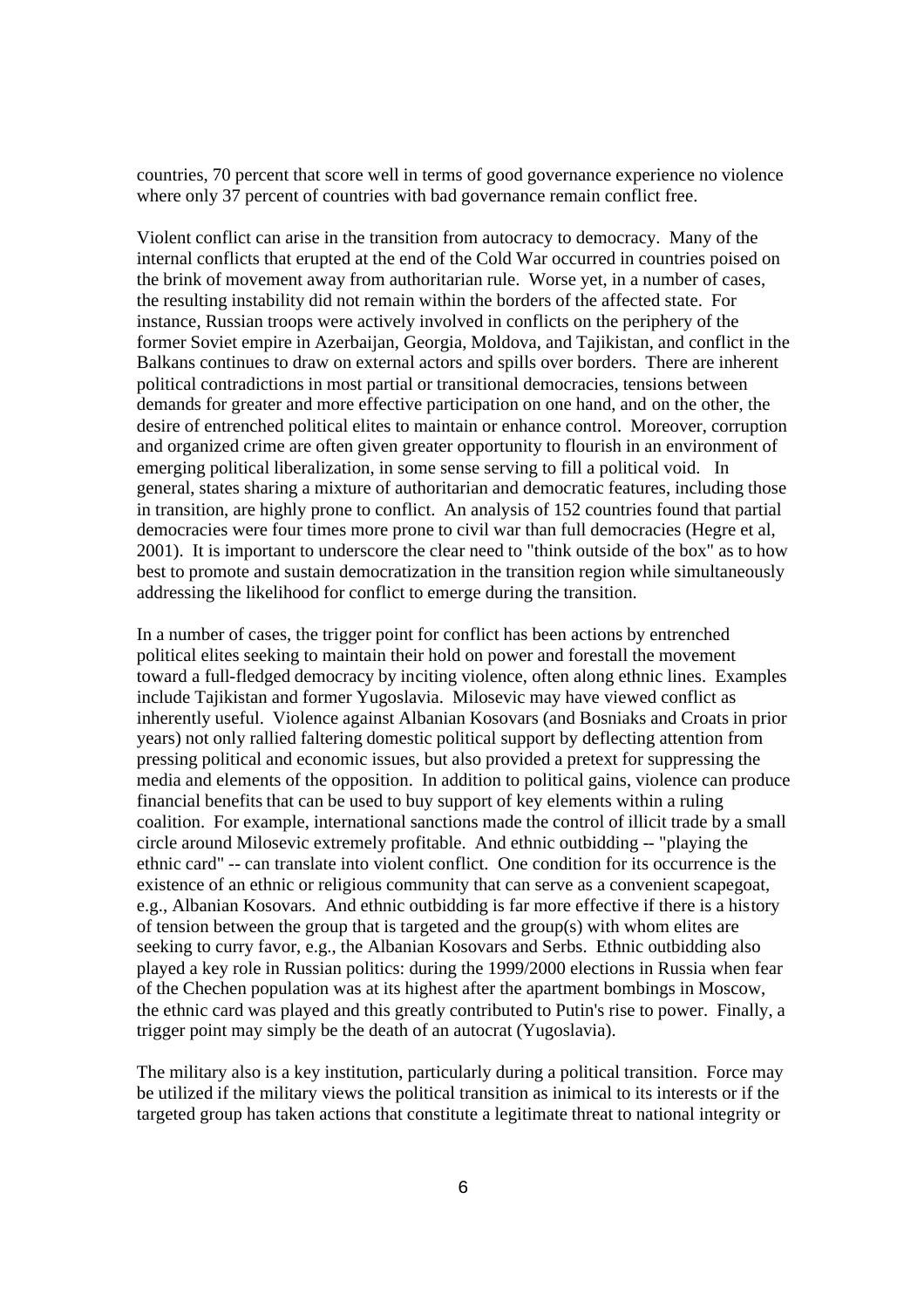security. For instance, the peaceful transition effected in the recent Serbian elections can be attributed in large part to the non-confrontational stance of the Yugoslavian military. Notwithstanding its reputation outside the country, inside Serbia the military still commanded respect, respect that it was in danger of losing the longer it backed Milosevic's attempts to hold on to power.

*Regional and Global Forces*. While forces outside the domestic realm do not necessarily have to be present for internal conflict to occur, they almost always are. Many of the networks that sustain conflict – economic, ethnic, religious, and military – are transnational. These transnational networks have worked in tandem with their counterparts at the sub-national level effectively to sidestep the authority of the state, leading to a radical process of nation-state deconstruction. While globalization has not induced conflict, it has made it easier for warring parties to establish the trans-border economic networks that help them survive, e.g., monies secured through trade in both legal and illegal commodities. Also, rebel groups have exploited information technologies (web sites) to support their cause.

Another critical external factor fueling many internal conflicts is the easy availability of arms, particularly small arms and light weapons. The freeing up of massive surplus arsenals in many states following the Cold War, together with a thriving black-market trade, has contributed to a global surplus of weapons that has the potential to transform group tensions into major wars and minor incidents into massacres. "Bad neighborhoods" such as the Balkans are awash in weapons. Some argue that the violent conflict in Kosovo can be attributed in large part to the looting of a large number of armories in Albania during the 1997 riots, more so perhaps than any changed level of grievance among Albanian Kosovars.

Finally, refugee or exile populations fleeing instability at home can bring political, ethnic, or religious ideas that threaten the governments of their host nations. They also impose an economic burden and generate security problems.

*Windows of Vulnerability*. If a variety of these factors are in place, there will be windows of vulnerability, moments when particular types of events can trigger the outbreak of fullscale violence. Many of the more predictable windows of vulnerability or "triggers" concern events that threaten rapidly and fundamentally to change the balance of political and economic power between key players. Elections are the most obvious example; they can catalyze widespread conflict rather than prevent it. Other examples include: (a) decentralization; (b) legislative changes that alter the power of key players; (c) anticorruption programs that threaten to strip incumbent elites of their main source of income; and (d) the death of a dictator. Another type of trigger stems from large-scale disasters, such as an earthquake; i.e., destabilizing events that demonstrate weakness, inefficiency, or corruption of an existing regime.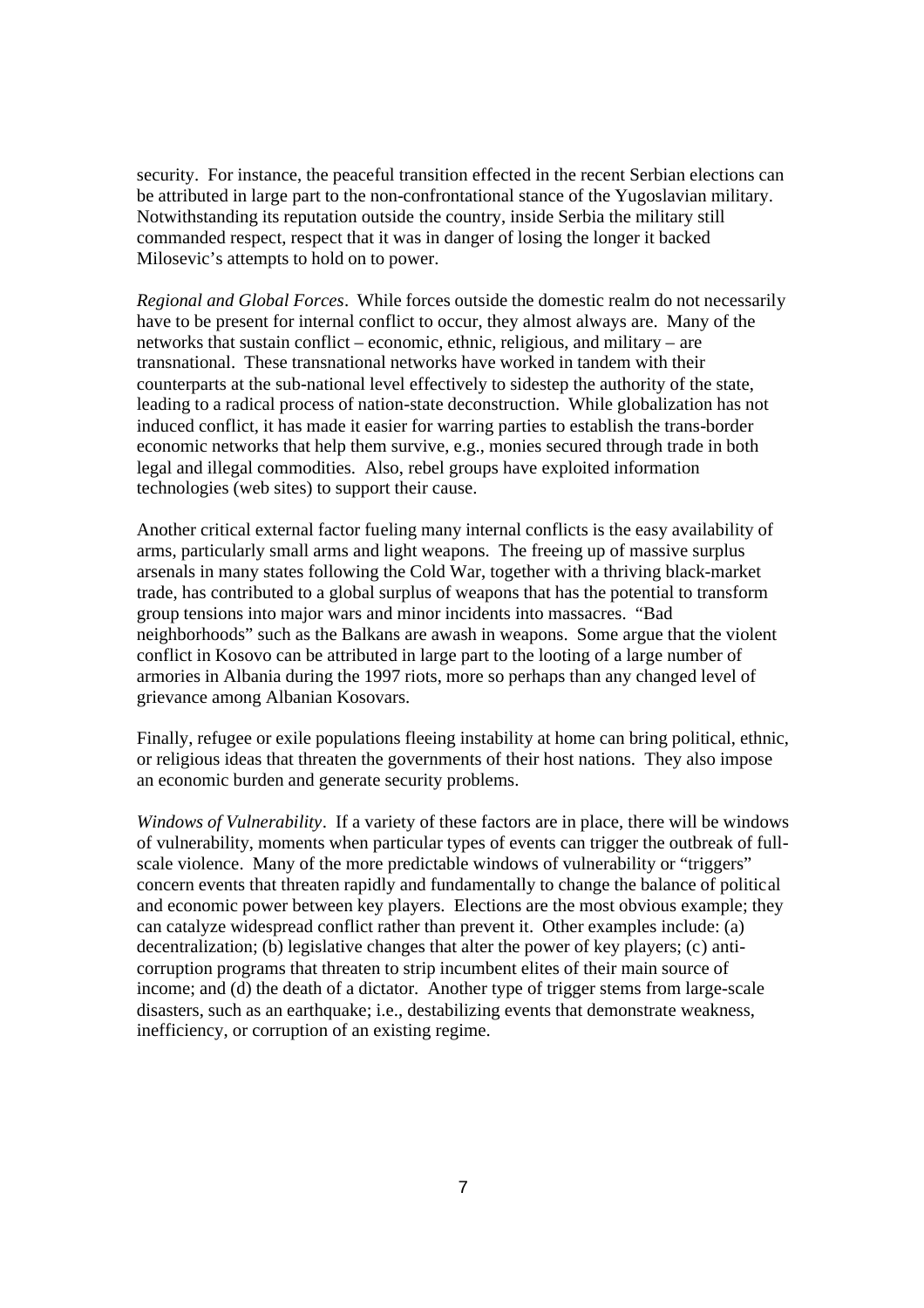## **PROGRAMMATIC APPROACHES**

Conflict management and mitigation is defined as the development of institutional arrangements that are relevant to and accepted by the general population of a society for resolving issues in a manner that minimizes recourse to collective violence. To manage conflict within the region, the E&E Bureau will employ a multi-faceted approach. The most important element will continue to comprise specific programs developed and implemented by field Missions based upon the considerable experience that the Missions have developed to date. In designing future programs, all field Missions will be encouraged to look through a "conflict prism"-- to ensure that activities are consistent with conflict management and mitigation.

Bilateral programs will be complemented by a system to track and prioritize conflict areas. This will be administered within the E&E Bureau's Program Office (EE/PO). In addition, E&E will develop regional initiatives that address cross-border conflict issues. The initiatives also will have a significant component to support Missions, furnishing them with technical assistance to help them improve their management of conflict. Finally, E&E will explore new regional approaches. A key emphasis will be the cultivation of values aimed at building constituencies for peace and disarming conflict entrepreneurs.

### **Bilateral Approaches**

EE/PO carried out an inventory of conflict-related activities in which field Missions were asked to self-select those interventions in their portfolios from FY 1997 to the present that address conflict. The list of identified programs and activities is impressive in its breadth, including a variety of program elements that run across almost all Agency goal areas. Overarching themes include community development, civil society advocacy, youth, rule of law, the media, economic growth, local governance and decentralization, and assistance for war-traumatized victims. The inventory reveals a rich amalgam of experience that E&E will use to help shape future programmatic decisions.

*Community development*. E&E will promote community development that focuses on conflict resolution, building on the Bureau's landmark work in, amongst other countries, Albania, Bosnia and Herzegovina, Kosovo, Bulgaria, Macedonia, and Serbia. All these programs included strategies for promoting the resolution of ethnic divisions, through community rebuilding and civic engagement. Casual empiricism suggests that these programs have produced exceedingly good results, an assertion to be tested through subsequent evaluations.

• Albania's community relief efforts, designed to improve the capacity of communities to address the heavy influx of refugees from Kosovo, included three components -- Municipal Infrastructure Support, Social Sector Rehabilitation and Support Program, and a Weapons in Exchange for Development intervention. Via these three components, nearly 100 discrete economic and social infrastructure projects have been carried to fruition, ranging from improved roads, street lighting, libraries,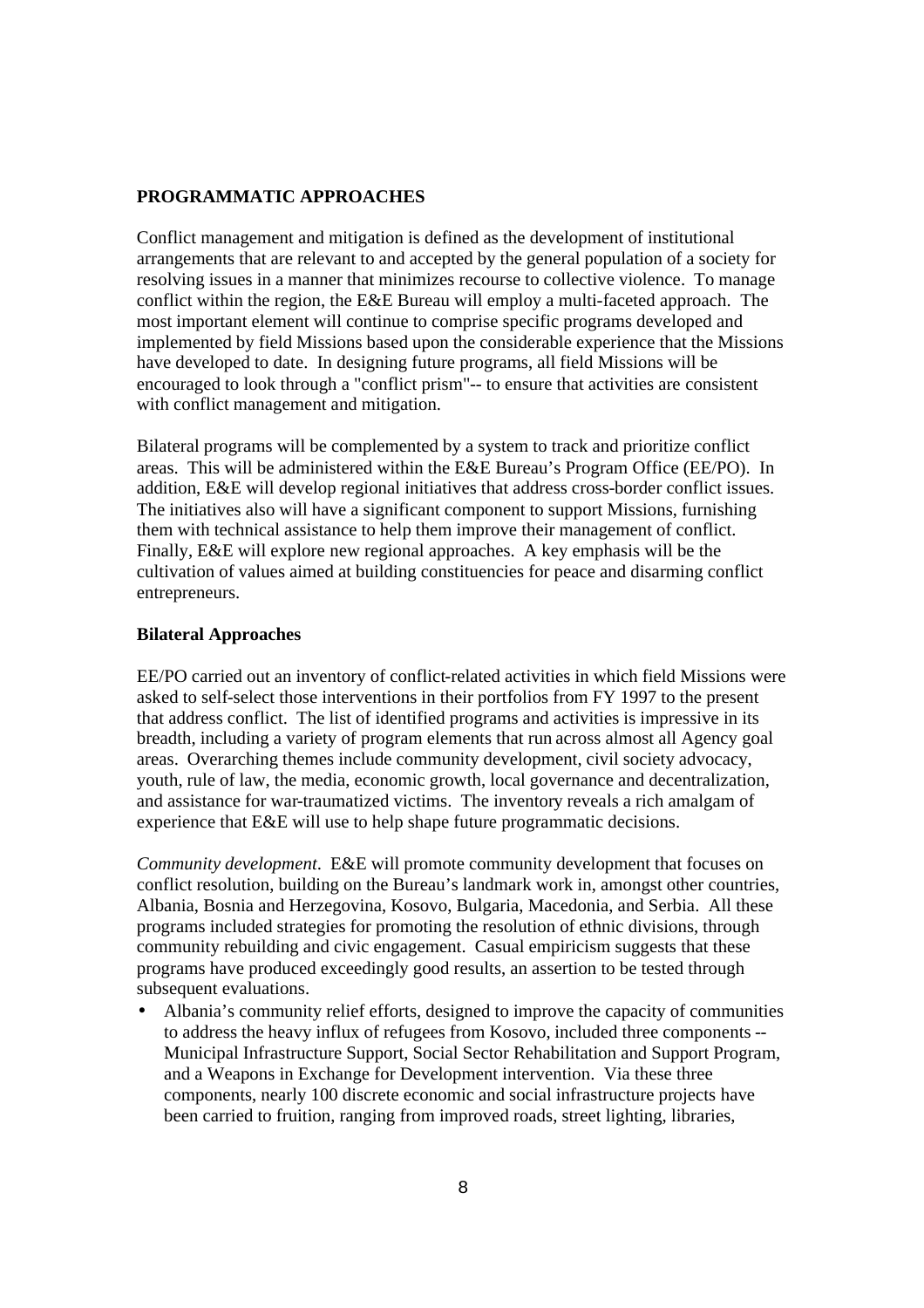primary health care facilities, secondary and high schools, water supplies and irrigation systems, to community centers.

- To assist refugees and internally displaced persons (IDPs) to come back to their homes and return to normal life, USAID in Bosnia & Herzegovina has reconnected 45,000 homes to electricity; built 52 water supply systems and rehabilitated 14 road segments and 15 bridges that are used by over 30,000 residents daily; and constructed 21 primary schools and six secondary schools benefiting over 20,000 children.
- In Kosovo, 132 projects have been completed, serving the priority needs of over 700,000 people; 55 of the projects were completed in ethnic enclaves or mixed communities.
- In Bulgaria, a comprehensive Ethnic Integration and Conflict Resolution Program builds sustainable structures to promote inter-ethnic and inter-sectoral cooperation in three Bulgarian cities with significant Roma population by facilitating the creation of conciliation commissions and by funding community initiatives to improve their economic, education, and social situation. Ethnic conflict has been mitigated and ethnic integration has also been assisted through implementation of the Partners in Local Economic Development and Government Efficiency (PLEDGE) Program. This program supports local economic revival and enterprise creation in poor, underdeveloped municipalities with high levels of unemployment and often with high minority (mostly Roma) populations. At the core of the program is the formation of strategies for economic growth and local resource maximization by citizens from the public, private, and NGO sectors. In 2001, as a result of 334 new partnerships formed in 29 communities, a total of 42 economic development projects were launched, 6 new businesses were started, 105 businesses were assisted or expanded, and 381 new jobs were created for low skilled, unemployed, mostly Roma.
- In Macedonia, USAID's efforts have focused on easing ethnic and social tensions in the wake of the insurgency of ethnic Albanian extremists in February 2001. Several activities have focused on bringing citizens of different ethnic groups together to work on joint activities to increase incomes and rebuild infrastructure, e.g., schools and water supply systems. On a broader level, the program has been successful in energizing communities to identify their own problems and priorities and in creating partnerships to find practical solutions. Activities have included 105 local development projects providing benefits to over 200,000 residents or 10% of the population, focusing on improvements in the quality of life, development of small infrastructure, and economic development and income generation, and generating more than 2,000 full-time and seasonal jobs. With a national unemployment rate or around 35% of the Macedonian labor force, the lack of employment opportunities is a particularly significant pressure point for conflict.
- The Community Revitalization for Democratic Action (CRDA) program was active in 300 communities throughout Serbia within 90 days of the August 2001 launch of the project. Broad-based representative citizens' committees are engaged in improving the quality of residents' lives through 343 projects they have chosen. The strong involvement and support of the communities in CRDA activities is demonstrated by the funding of over one-third of project costs from non-USAID resources. CRDA beneficiaries have commented widely that this is the first time they have been asked what they really wanted and were directly assisted in achieving those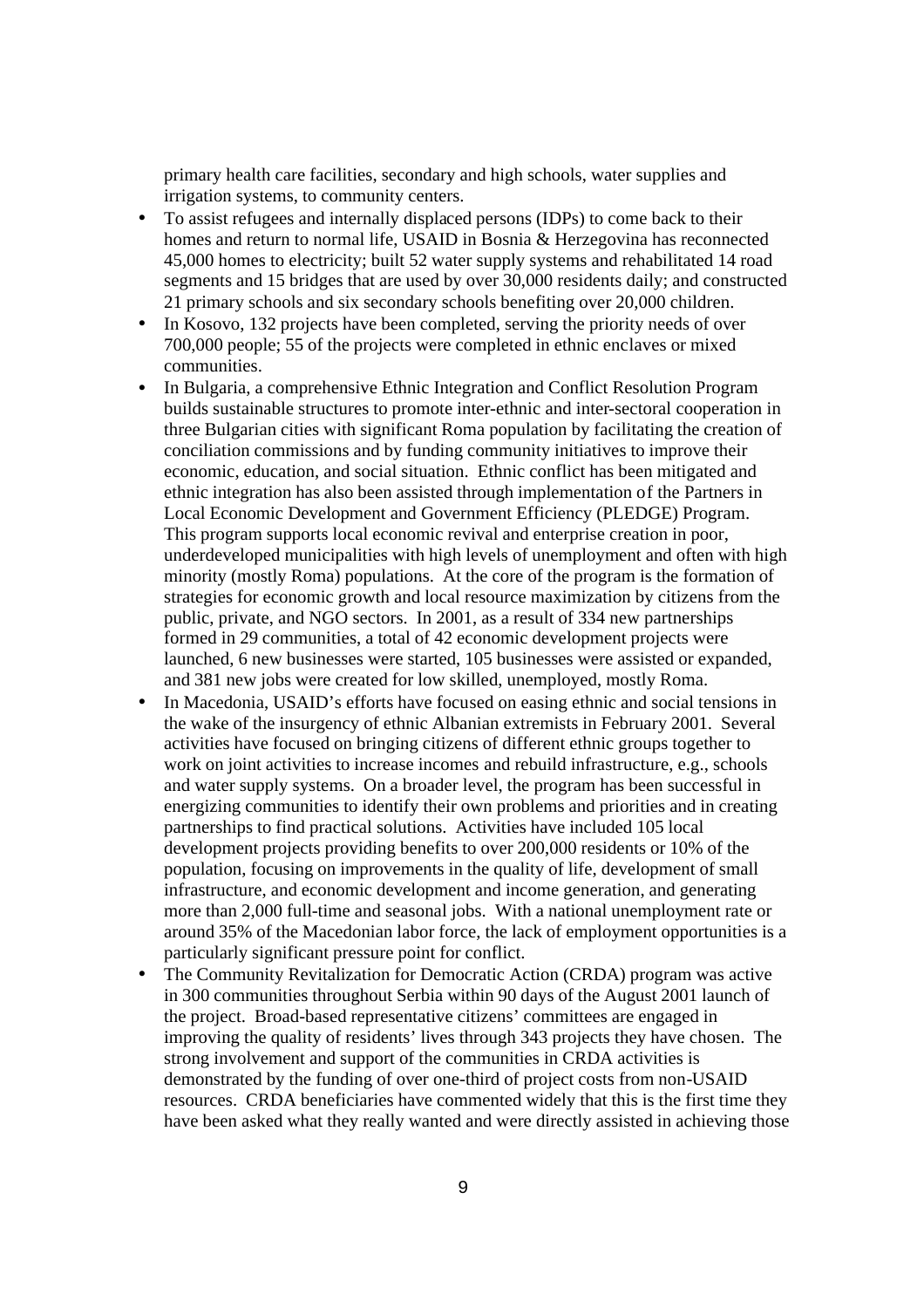needs. Local government officials have embraced the CRDA methodology and begun to allocate some of their meager municipal resources to help provide local contributions

*Civil society advocacy*. Another key theme of conflict work will be civil society advocacy via the use of U.S. PVOs and local NGOs. USAID's experience with such programs appears to have been very good so far. Such programs have been carried out in Albania, Hungary, Croatia, Kosovo, Romania, and Serbia with the activities in the last four states the most impressive in scope.

- In Croatia, grants to NGOs resulted in the mobilization of legal assistance and human rights protection for over 100,000 refugees and IDPs and their reintegration within the country, in addition to the organization of a network of 26 NGOs in the four waraffected areas and the creation of a formal coalition in year 2000.
- In Kosovo, grassroots development activities undertaken by 13 NGOs benefited 694 civil groups and institutions, affected positively the lives of more than 59,000 people, created 350 full-time jobs, helped over 4,000 farmers increase production, reached over 15,500 youth, and encouraged 324 multi-ethnic exchanges.
- Finally, a network of 39 NGOs that operates across borders in Romania and Serbia was established to work on issues related to the Roma minority.

*Youth*. Youth will continue to be an important focus of USAID's conflict-related work, given the role that young, disenfranchised men have played in so many episodes of violent conflict. Youth development was the subject of conflict programs in Bosnia, Bulgaria, Croatia, Georgia, Kosovo, Macedonia, Romania, and Serbia.

- When appropriate, we will make use of the Displaced Children and Orphan Fund. The mechanism, which reaches vast numbers of war-affected children, including former child soldiers or those suffering from trauma, abandonment, or separation from their families, was utilized in Bosnia, Croatia, Kosovo, and Macedonia.
- USAID will make use of best practices that have been demonstrated successfully in past conflict work such as youth houses, peace camps, young leader networks, parents and youth councils, student radio stations, and children's television series. These "best practices" have been employed in conflict programs in Georgia, Romania, Serbia, Bulgaria, and Macedonia.
- In Georgia, 7,680 vulnerable youth were provided with sustainable opportunities for personal growth and psychological rehabilitation via four youth houses; a companion measure was the summer Peace Camps.
- For both Romania and Serbia, a network of young leaders was established to enhance cooperation in the political arena and encourage regional stability.
- In Bulgaria, youth activities focusing on the Roma population emphasized extracurricular activities to encourage children to attend schools, the launch of a student radio station, the establishment of a childcare center, and job training for women.
- In Macedonia, television programs for children were utilized to promote inter-ethnic understanding.

In general, USAID will work closely with the youth cohort to keep it in school or assist with vocational and skills training and job placement.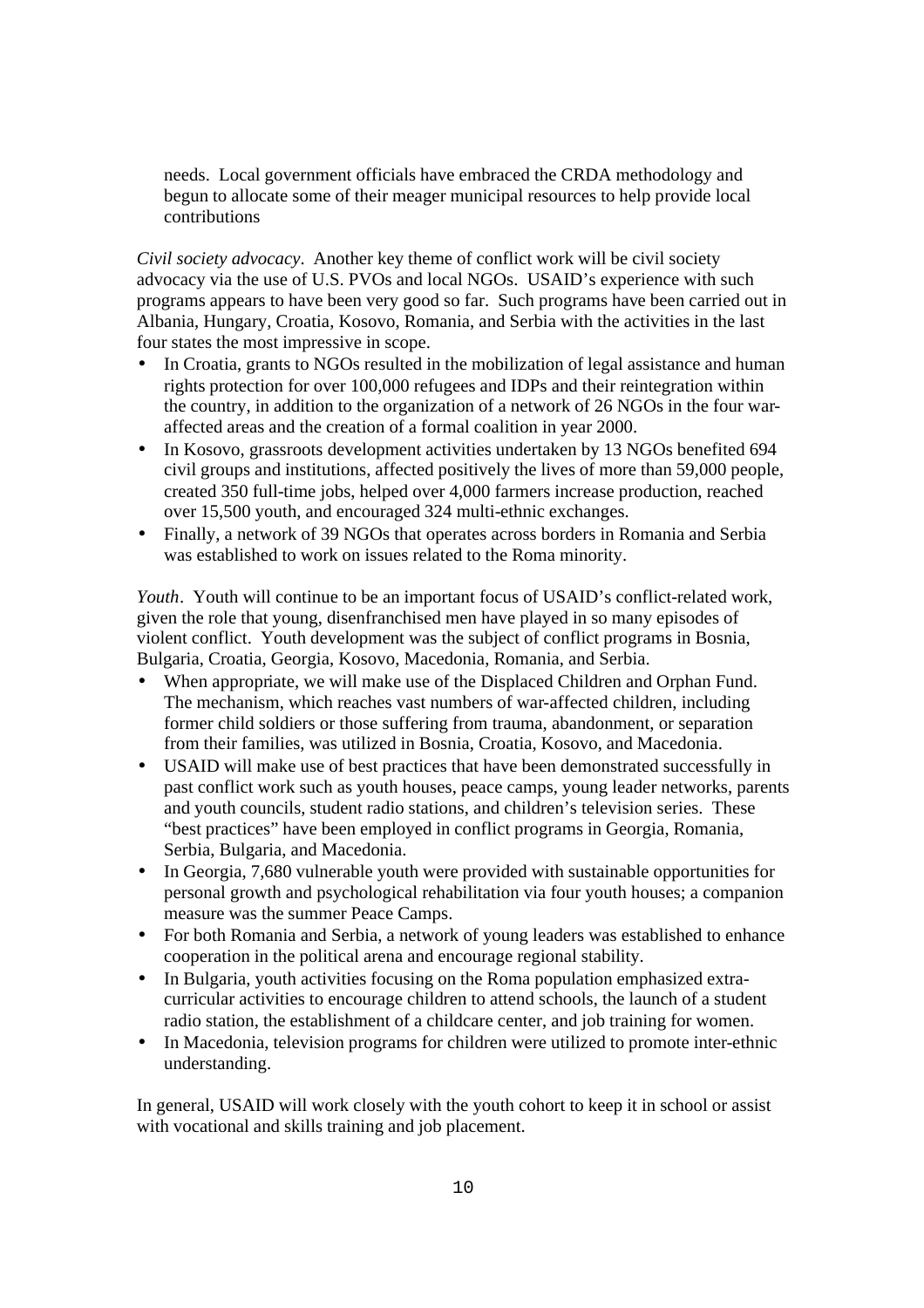*Rule of law*. In rule of law, the E&E Bureau will pursue alternative dispute resolution to reduce caseloads and expedite judgments with the overall aim of reducing ethnic tensions. USAID will look to the program in Romania as a model. The Romanian program, the most comprehensive, produced a draft law on mediation that was submitted to Parliament, created a mediators' association, and trained 100 lawyers, Ombudsman staff, and NGO representatives in mediation.

*Media.* E&E will utilize media programs and outlets where feasible to reduce the potential for future conflicts.

- One model will be the program in Azerbaijan and Armenia where television programming comprised some 143 productions, including "Space Bridges." This weekly-televised exchange between the two countries promoted mutual understanding and tolerance, reached an estimated five million viewers, and initiated a lively public dialogue.
- In addition, E&E will encourage independence in the media to enable it to play a key watchdog role on issues of government corruption and war crime prosecution, e.g., the existing program in Bosnia & Herzegovina.

The media can play a key double-edged role in conflict settings, with the capacity to affecting either positively or negatively the stability of society. More creative thinking (if not more resources) may be merited in terms of using media for conflict management.

*Economic growth*. The E&E Bureau will pursue economic growth activities in geographic areas where ethnic tensions are pervasive and actual physical combat has taken place. Examples of ongoing work include:

- The BDP commercial loan program undertaken in Bosnia & Herzegovina that has provided for over 17,000 jobs in areas of the country hardest hit by war and ethnic cleansing
- The additional resources allocated by the Mission in Macedonia to assist ethnicallymixed agricultural associations in the region of the country where fighting took place
- The micro-finance work undertaken by USAID/Macedonia in conflict affected areas through which 5,653 individual and group loans in the amount of \$16 million were extended and a new branch lending office of the Moznosti micro-lending NGO was established.
- E&E will strengthen institutions to make the economic system more accessible to all ethnic groups, e.g., the Institute for Mediation and Arbitration that was established in Bulgaria that provides for democratic trade union development, increasing workers' protection and allowing for peaceful resolution of disputes.
- E&E will work across countries to resolve issues that are constraints to economic growth and employment generation and that have the potential to produce future conflict. A good example is ongoing work with Armenia, Georgia, and Azerbaijan that aims to provide for sustainable water management and closer cooperation in electric power and natural gas development.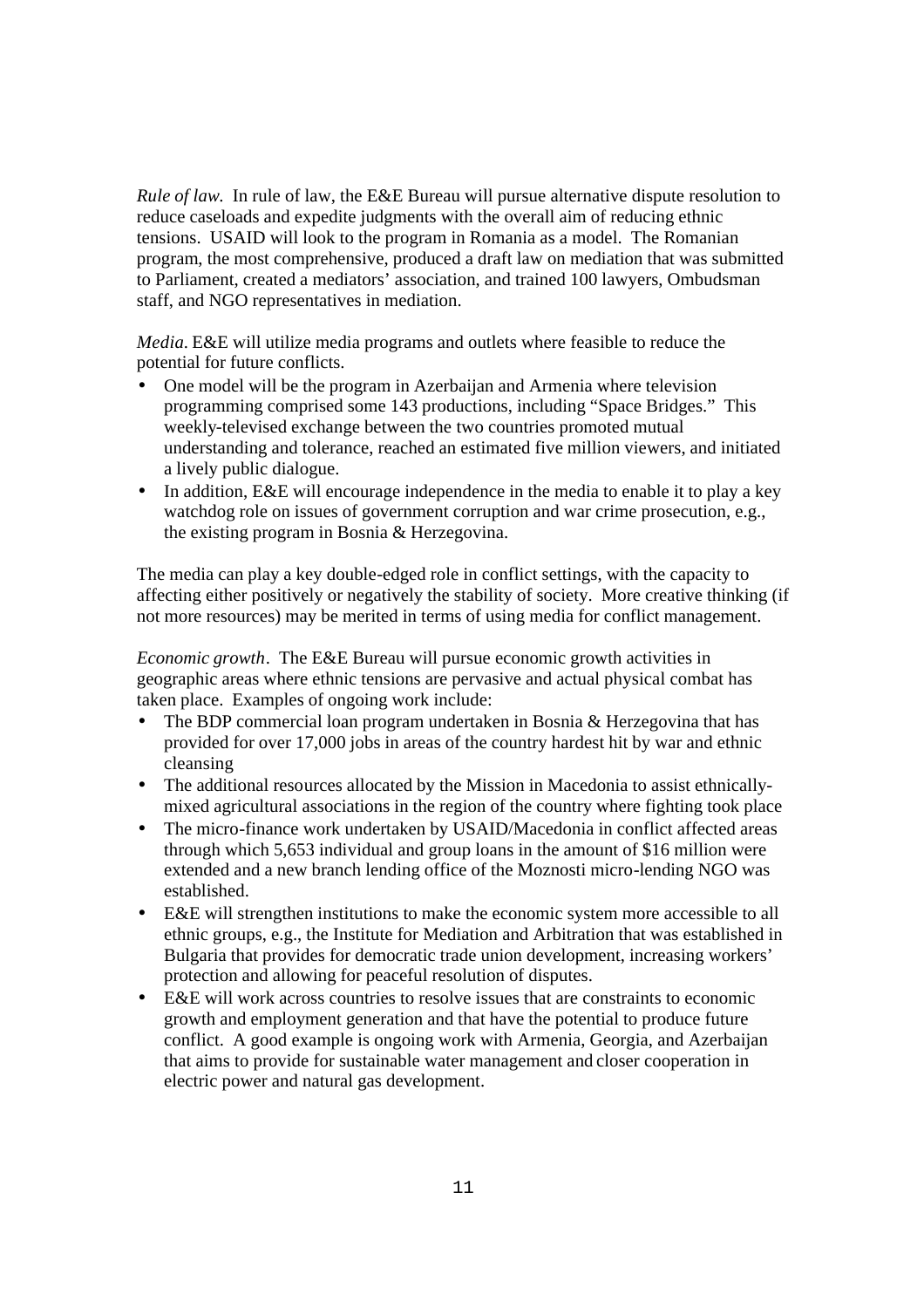*Local governance and decentralization*. Building on past success, E&E will encourage local governance and decentralization to provide for empowerment of minority populations. Several ongoing programs will serve as models for this work.

- The Bosnia and Herzegovina program is promoting the creation and growth of multiethnic citizens associations with the aim of increasing collaboration with local governments as well as strengthening the administration and management systems of these governments to benefit all ethnic groups. A key accomplishment is the creation of six multi-ethnic Development Centers that are operating successfully with the collaboration of five municipal governments. A companion program is working to amalgamate three formerly ethnically separate municipalities into one integrated municipality (Brcko); the key intervention is the establishment of a civil service selection model through which civil servants are no longer selected based on ethnicity or party affiliation.
- USAID/Macedonia's local governance program is decreasing ethnic tensions at the local government level by improving the delivery of municipal services, increasing public participation in local decision-making, and providing for decentralization of government as stipulated in the Framework Agreement that ended the recent conflict in the country. Already, a new law on Local Government has been passed and seven Citizen Information Centers opened.
- USAID/ Serbia's Local Government Initiative (LGI), initiated in September 2001, is providing 50 municipalities within the country training and technical assistance in financial management, municipal services, and utility and information management. It also is working with local governments, citizens, and NGOs of 25 municipalities to increase citizen and NGO involvement with and access to local governments as well as training municipal officials in customer focus and responsiveness techniques. Finally, the LGI is providing technical assistance at the national level to carry out policy reforms that will decentralize many government responsibilities and decisionmaking to the local level.
- Since 1995, USAID/Bulgaria's Local Government Initiative has delivered extensive technical assistance and training in areas such as municipal budget management, municipal property management, citizen participation, and customer service. USAID programs have also trained over 4,000 municipal government employees in areas such as municipal property management, service based budgeting, and solid waste fee setting. More recently, the program has shifted its focus towards training of trainers. Facilitated by USAID assistance, indigenous local government support organizations have increased their capacity to provide technical services and training in many key areas to local elected officials and municipal administration, in addition to increasing their capacity to lobby and advocate before the central government. Further, more than 35 municipal customer service centers have been established with USAID assistance.

E&E will pursue dialogue, both within and between competing groups. Intra-elite dialogue, including civilian members of the government and opposition, civil society, and the military, will comprise a longer-term strategy that may be most effective in precluding the emergence of acute violence. However, once violence is imminent or has erupted, inter-group dialogue will be essential to preclude the hardening of ethnic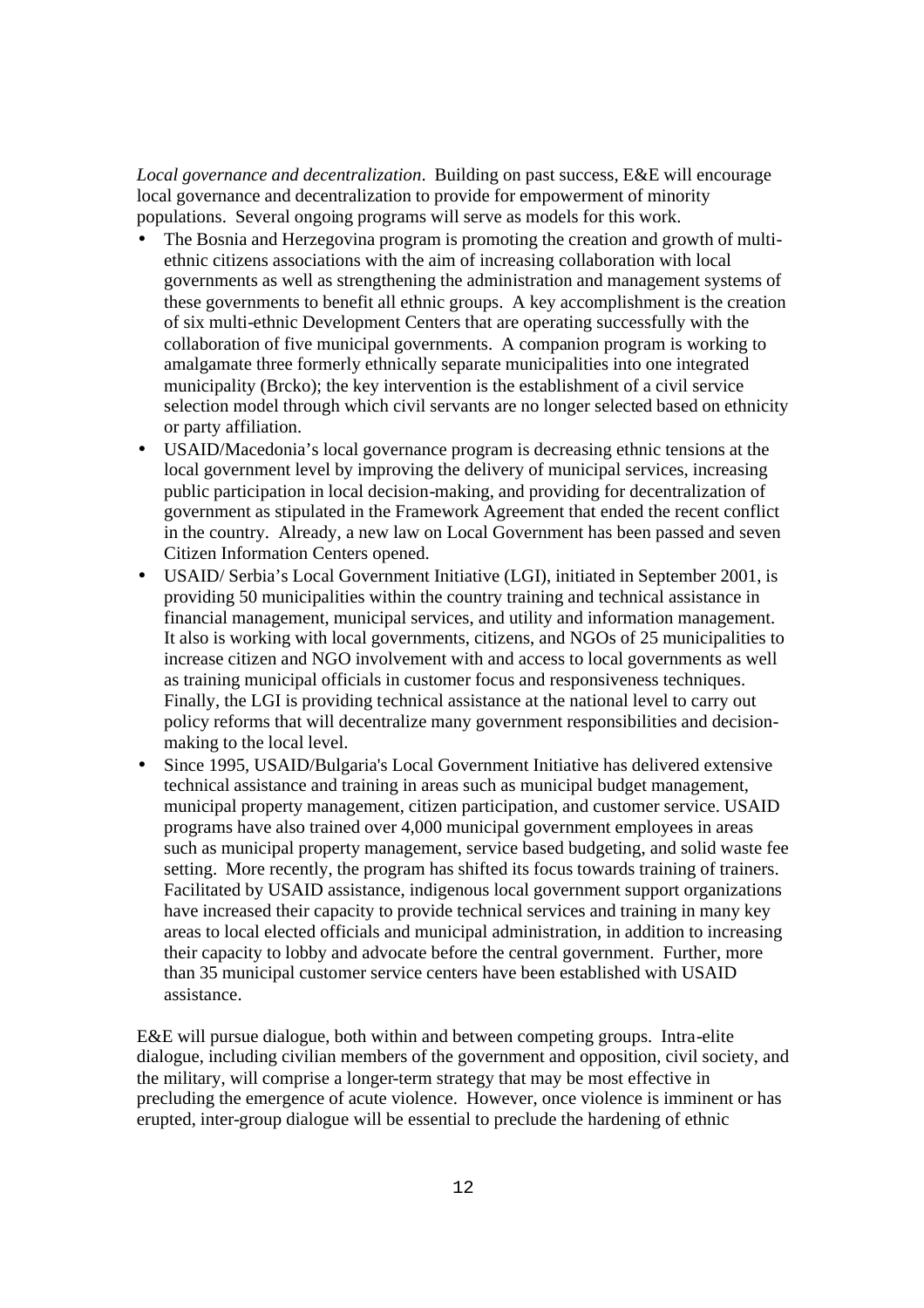divisions that often accompany violence. E&E will review the ethnic and religious tolerance assessment that USAID/Russia is pursuing to see if it can serve as a model for future work on this most important of topics.

*Assistance for war-traumatized victims*. Finally, the immediate needs of war-traumatized populations will not be neglected. One model that will be utilized is Croatia's multidimensional program that combines a number of strategies. The principal element is an NGO-strengthening component that worked with 43 organizations to carry out 77 projects reaching approximately 50,000 beneficiaries. Other elements included therapeutic, recreational, and cultural activities for children and adolescents; telephone hot lines for war-affected populations; psycho-social services and human rights advocacy for women and their families; training to educators to help them work with traumatized populations; tracing and tracking unaccompanied children and reuniting them with their families; youth vocational training and leadership and conflict resolution workshops for youth; and the identification of employment opportunities for refugee populations.

#### **Regional Programs**

Support from EE/W will focus on building USAID field mission and indigenous capacity to manage conflict. Such activities will range from providing analytical support and technical assistance, to promoting dialogue on the cultivation of values and facilitating institution-building among indigenous networks of NGOs related to conflict management. In carrying out this rather ambitious agenda, the E&E Bureau will coordinate and collaborate closely with the new Democracy, Conflict, and Humanitarian Assistance (DCHA) Bureau, field Missions, and the State Coordinator's Office. E&E will look to existing technical assistance vehicles within DCHA and DCHA staff for help. In the event that they prove insufficient, E&E will seek to have the DCHA Bureau issue an RFA or RFP on its behalf.

*Analytical Support*. In large part as a means to help the E&E Bureau prioritize its efforts, conflict-related trends in the twenty-seven transition country region (or twenty-nine entities, including Montenegro and Kosovo of Yugoslavia) will be tracked and analyzed. This will take the form of an annual report, similar in format to the Bureau's *Monitoring Country Progress in Europe and Eurasia* report. It will draw from the conflict analysis literature, including the ongoing work of USAID's DCHA Bureau. More specifically, two types of data will be monitored.

First, indicators related to structural or root causes of conflict will be tracked. This will include: (a) key economic indicators of macroeconomic performance, income, and production structure; (b) social indicators related to unemployment, inequality, and health; and (c) demographic data related to ethnic and religious groups and more general population pressures and flows. Structural conditions of conflict exist in many transition countries. Such conditions provide an incentive for conflict and are necessary, though generally not sufficient, in themselves for violence to occur. However, they help provide much of the logic as to why conflicts occur, and why, in particular, the transition region is so susceptible to conflict.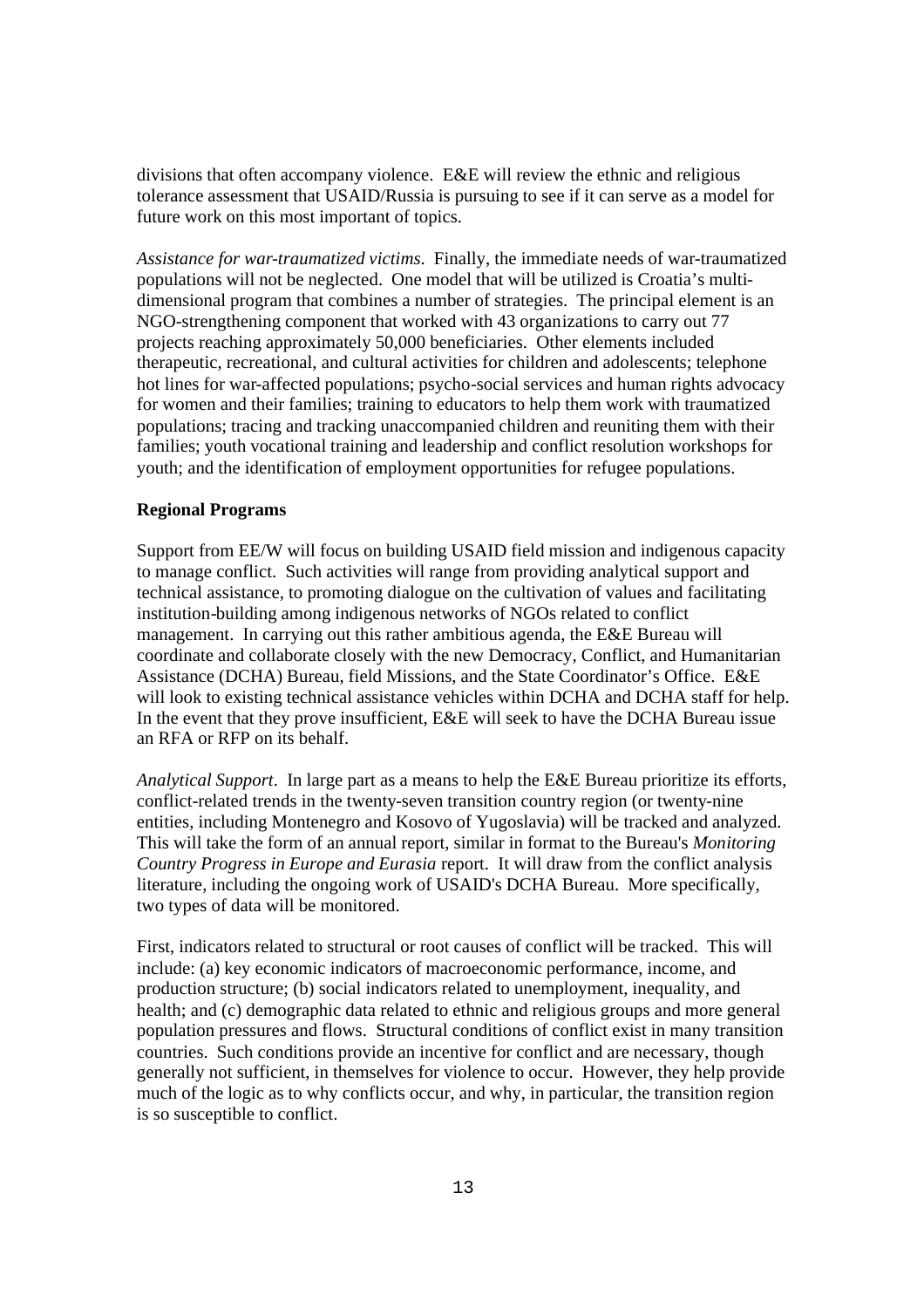The second group of indicators to be tracked include institutional and/or political factors that help us better understand how sustained conflicts unfold or, in some cases, why, despite the presence of structural conditions for conflict, violent clashes remain latent or subdued. These indicators attempt to measure: (a) the various catalyzing or triggering factors, generally in the political domain, as well as the counteracting forces, such as civil society forces of moderation; and (b) the institutional capacities to trigger and sustain violence versus those forces that work to contain or mitigate conflict. These indicators will provide a basis to analyze the conflict implications of the role of the political elite, the strength and capacity of the state, the stage of political liberalization and scope of political competition, and the extent and role of both "conflict entrepreneurs" and civil society.

These indicators will be utilized to carry out cross-country analysis that will include an effort to differentiate the prospects for and the nature of conflict within the transition subregions, focusing on the Balkans, the Caucasus, and the Central Asian Republics. Drawing from existing methods in the literature, the twenty-seven transition countries will be classified by risk of conflict, and an assessment of trends over time will be conducted. This analysis will seek to respond to the following question: Does the current risk status represent an improvement or deterioration in each country?

Overall, the expectation is that the level of effort for this tracking system will be relatively modest. Much of the data are already being tracked in the Bureau's *Monitoring Country Progress*, though they will need to be analyzed in a new light. Moreover, several of the Missions have supported "early warning" analyses by the UNDP; EE/W's report will also draw directly from these efforts.

In addition, in line with the E&E Bureau's analytical and evaluation agenda and contingent in part on findings from the cross-country analysis of conflict, more in-depth research efforts may be pursued. Current considerations include Islam and democracy, authoritarianism in Central Asia, the role of education systems in the Balkans in perpetuating ethnic divisions and stereotypes, narcotics trafficking and other illicit activities, the promotion of values via "true heroes" and their use to defuse conflict entrepreneurs, and others to be identified.

*Technical assistance*. EE/W technical support to the Missions will derive in part from the analytical agenda. The objective is to build Missions' capacity so that they are better able to address conflict in their countries. At least in the short-term (until hopefully Missions can build adequate in-house capacity), TDY assistance from Washington (with collaboration between EE/W and DCHA) will provide both country assessments of conflict as well as the means, through workshops and training, for Missions to apply the analysis towards program implications. Mission portfolios will be examined through a "conflict analysis lens" to ensure at the very least that programs are not exacerbating structural and/or proximate conditions for conflict in the country. By and large, such an examination on the basis of previous exercises is likely to reveal more a need to do things differently than to do different things. However, gaps between what is being done by the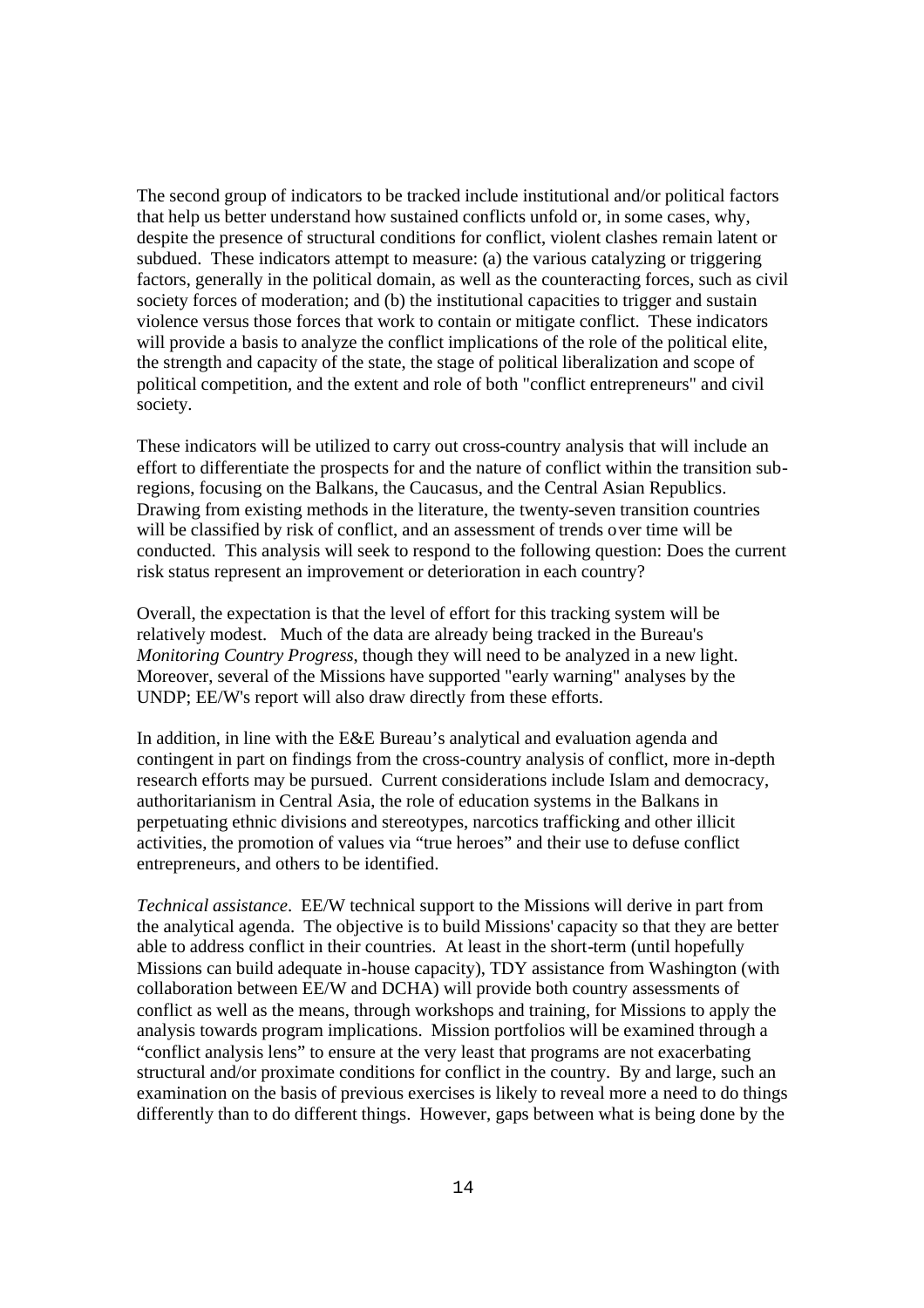donor community at large to manage conflict and what needs to be done will also be identified. Another important aspect may be better collaboration with the World Band the IMF, in part to try to ensure that the broader assistance efforts (and with it, conditionality) does not exacerbate social tensions. EE/W support to the Missions will be prioritized in part by the cross-country analytical agenda.

Technical assistance of this nature has been ongoing. Full day workshops by EE/W staff have been given to USAID staff in Macedonia, Serbia, and Montenegro, and USAIDsponsored conflict vulnerability assessments have been conducted in a number of transition countries, including Georgia, Kyrgyzstan, and Bulgaria. Conflict vulnerability assessments also will be carried out in the very near future for Armenia and Kosovo. USAID missions in Armenia and Kosovo, as with the USAID/Georgia, will begin work on new strategy documents in the near future. As part of the strategy development process, the Automated Directives System requires the conduct of conflict vulnerability assessments unless waived by the Bureau's Assistant Administrator, an unlikely development given the propensity for conflict across the E&E region, including these three entities.

Future workshops will follow a similar format. Three models of conflict analysis are presented (advanced by Paul Collier, James Fearon and David Laitin, and Michael Lund), and participants attempt to apply them to their individual country situations. This is followed by an examination of implications for USAID's program portfolio. *Dissemination of Lessons Learned*. A critical role for EE/W will be to centralize and disseminate the analytical component of the Bureau's conflict strategy and the programmatic lessons learned. In this regard, E&E proposes to undertake a series of evaluations that are either theme-based, e.g., community development, or countryfocused. One likely focus on USAID/Macedonia's programs, which include a plethora of conflict activities; the mission explicitly employed a conflict management prism in the design of its activities, and its portfolio may be a model to follow.

Examination of the E&E inventory of conflict activities produced a number of interesting concepts and ideas. Whether these constitute "best practices" in the true sense of the term will be the subject of future evaluations and research. To summarize, these programs include a focus on: (a) youth (youth houses in Georgia, youth clubs in Croatia, peace camps in Georgia, young leaders programs in Bosnia & Herzegovina, and parents and youth councils in Kosovo); youth & media (student radio stations in Bulgaria and children's television series in Macedonia); (b) community development (weapons in exchange for development program in Albania); (c) war trauma (telephone hot lines for war-affected populations in Croatia); (d) economic growth and education (ethnically diverse sheep-breeders' associations in Macedonia and multi-lingual private universities in Tetovo, Macedonia); (e) local governance and decentralization (multi-ethnic development centers and the civil service selection model in Bosnia & Herzegovina, conciliatory commissions to mediate community problems in Bulgaria and citizen information centers in Macedonia); and (f) inter-group dialogue (Russia's ethnic and religious tolerance assessment and Romania's "white book" on minority issues). To the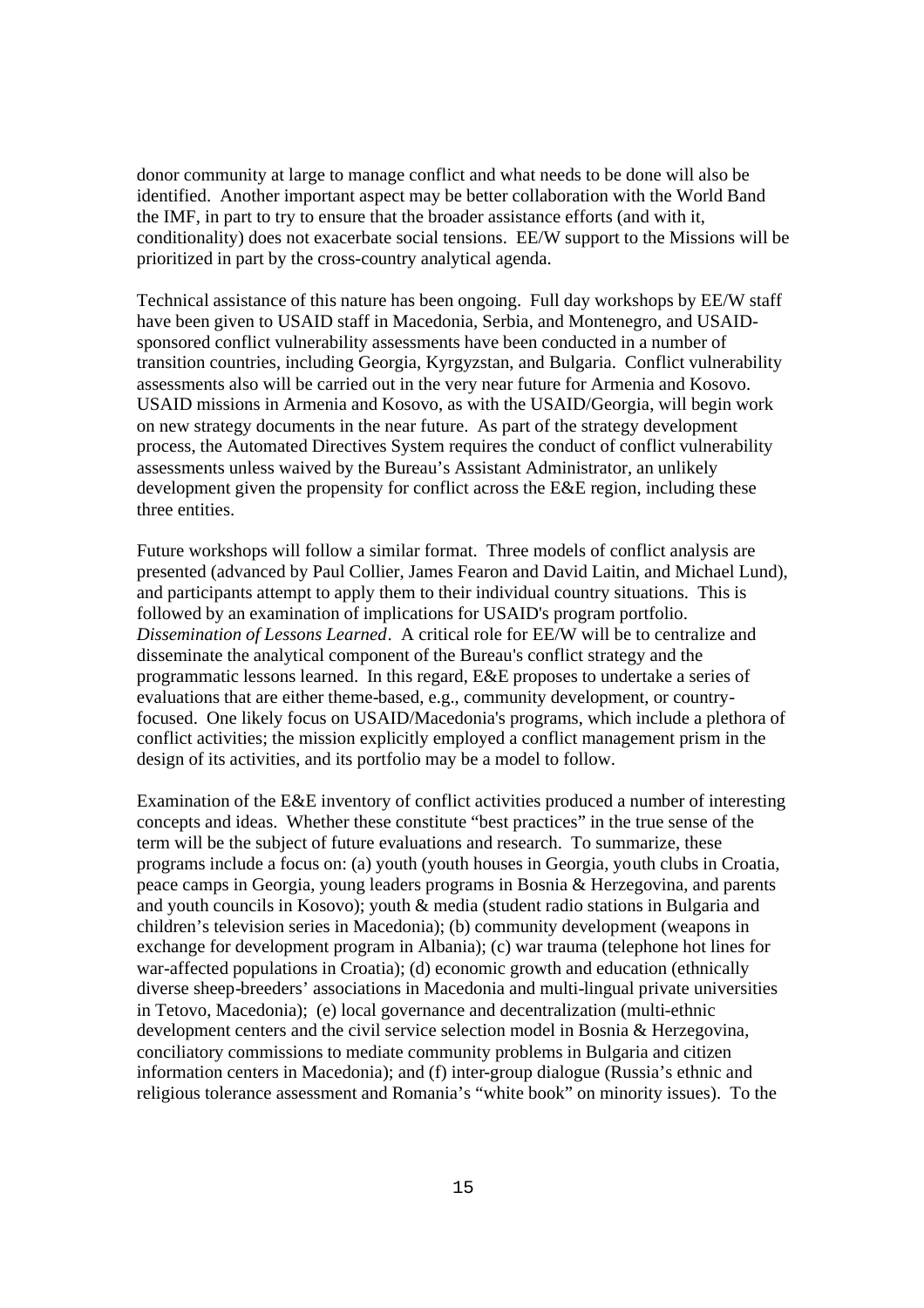extent that E&E finds that they have merit, E&E/W proposes to share these "best practices" with its field Missions.

*Promoting Dialogue on the Cultivation of Values*. Foremost among the new initiatives will be the development of programs and activities that address the cultivation of values involved in supporting democracy and viable economic systems and overcoming the irrational forces of bitterness and hatred. This will involve discussion of enlightened selfinterest and "beyond," i.e., values consistent with the promotion of the common good as an end in itself, with an aim of building constituencies for peace.

A key part of this effort will be a joint public-private sector alliance to promote and support an indigenous program to encourage ethical behavior in transition societies. This might begin by bringing together a relatively small group of respected public and private leaders from the United States and the transition region for a multi-day retreat to discuss the challenge of promoting ethical behavior in society, with the aim of announcing a major forthcoming effort in this area. The E&E Bureau will consider using an RFA or RFP to solicit proposals on this initiative.

The retreat needs a compelling topic to pull together the respected regional voices that would be needed to promote this effort. No doubt many topics are possible. One might be: "The Application of the Universal Declaration of Human Rights to Modern Eastern Europe and Eurasia." This topic has the advantage of beginning with universally recognized principles upon which a focus on ethical behavior could build.

An Advisory Council predominantly composed of voices from the region would be formed to promote, counsel, and inform the initiative coming out of the retreat. Members of the Council might also sponsor continuing dialogues on this and related subjects with local USAID support. The activities supported under this program might include curriculum reform in the education systems, media programs, e.g., helping to disseminate the same message in different languages to different ethnic groups, the adoption of codes of conduct by business associations, and self-imposed regulation of practices by political parties.

*Building Indigenous Institutional Capacity to Manage Conflict*. Much of what USAID does promotes building indigenous institutional capacity to manage conflict. As previously observed, USAID's programs directly address the salient root causes of conflict. USAID's mandate and overarching focus in the region is to facilitate the transition to market-oriented democracies. In addition, much of the conflict literature underscores the key role of "conflict entrepreneurs" in catalyzing conflict in the presence of structural conditions for conflict. By facilitating the transition to market-oriented democracies, USAID's efforts directly promote constituencies for peace, which in turn serve to counteract political forces for violence.

In addition to enhancing Bureau support for economic, political, and social transition programs which reduces the risk of violent conflict, new initiatives are needed to promote regional capacity building. This is necessary because conflicts can and sometimes do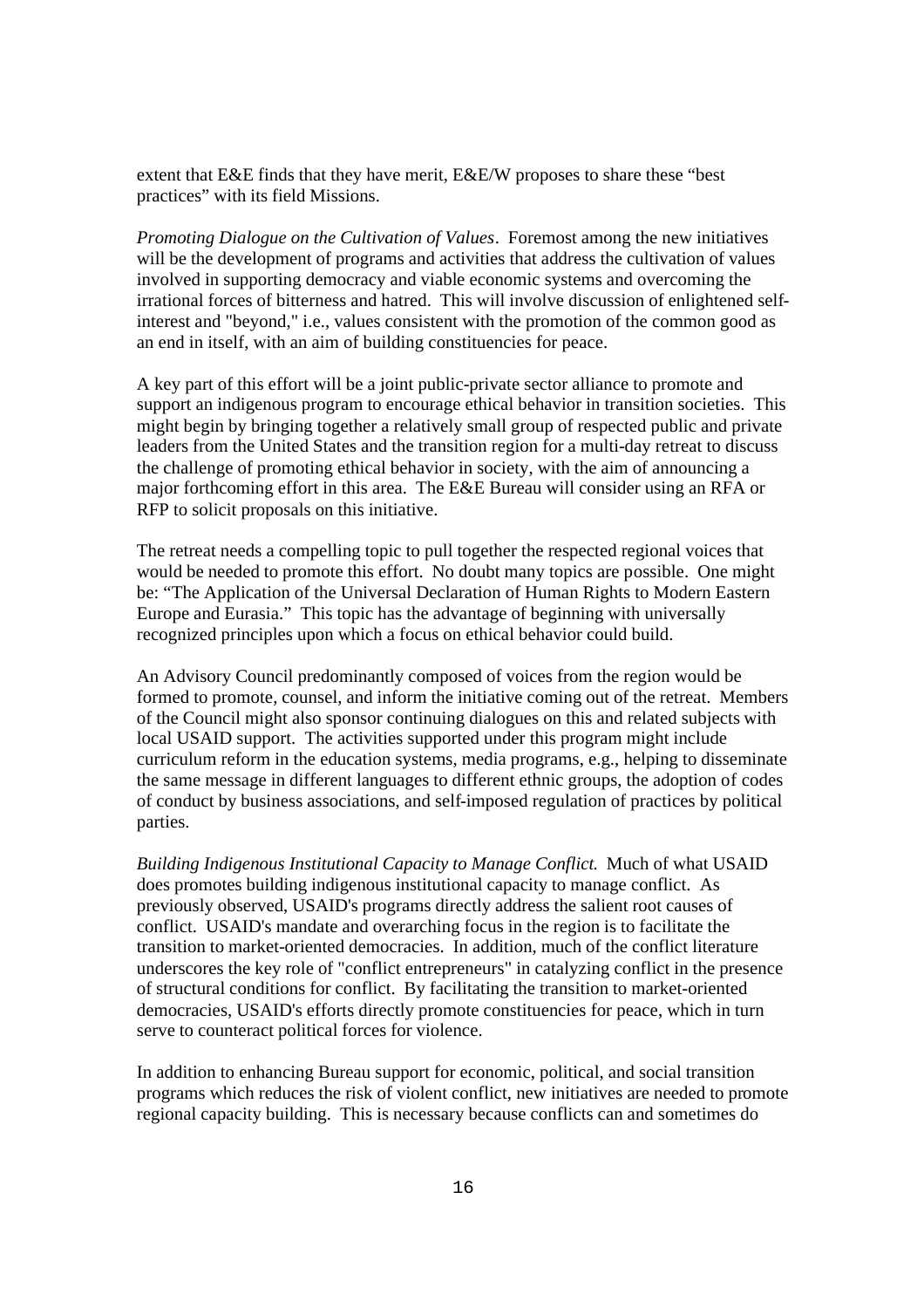spill across national boundaries. Hence, this strategy will use an RFA to solicit applications from organizations interested in establishing regional or sub-regional centers of excellence in conflict prevention or networks of local organizations interested in building their capacity to engage constructively in peace building. Local actors may include NGOs, business and professional associations, and local governments. Organizations will be encouraged to utilize East-to-East approaches and innovative technologies such as the internet to maximize impact while minimizing costs. It is important that efforts are made to help ensure that these centers of excellence go beyond merely academic endeavors with uncertain tangible results.

### **RESULTS**

The overall objective of this strategy is to have in place a more rigorous system for the reduction and management of conflict within the E&E region, with the overall aim of reducing the political, economic, and social toll of conflict.

This will be achieved by accomplishing the following results. In the near term:

- Lessons learned and best practices will be disseminated to Missions with the aim of improving the effectiveness with which they manage conflict. The principal means will be several impact evaluations, and the principal venue will be a series of seminars conducted with the participation of field Mission staff.
- Within one year of preparation of this document, there will be in place a conflict tracking system for the region. This will take the form of an annual report that will monitor and analyze the salient conflict-related trends among the 27 transition countries. This analysis will help provide the basis to prioritize EE/W's ongoing incountry technical assistance of conflict vulnerability assessments and workshops.
- Conflict vulnerability assessments and workshops for all high conflict risk countries will be pursued. This is in addition to those assessments that will be carried out for Armenia and Kosovo as inputs for strategy development.
- Measurable strides will be made in the definition of new program initiatives toward encouraging ethical behavior in transition societies. A public-private sector dialogue will be initiated on the cultivation of values; an alliance of public and private sector leaders will be formed; a multi-day retreat will be convened; an Advisory Council will be established; and a series of follow-on activities will be defined.

Over the medium- and longer-term:

- USAID's E&E Missions will continue to address the root causes of conflict through their bilateral programs emphasizing democracy strengthening and building of market economies.
- Research will be carried out on key themes that cut across a number of our recipient countries, e.g., Islam & Democracy. This research will be utilized to inform the design and implementation of future field programs.
- All of USAID's bilateral programs in the region will be examined through a conflict analysis lens, with program adjustments implemented as needed. This will take